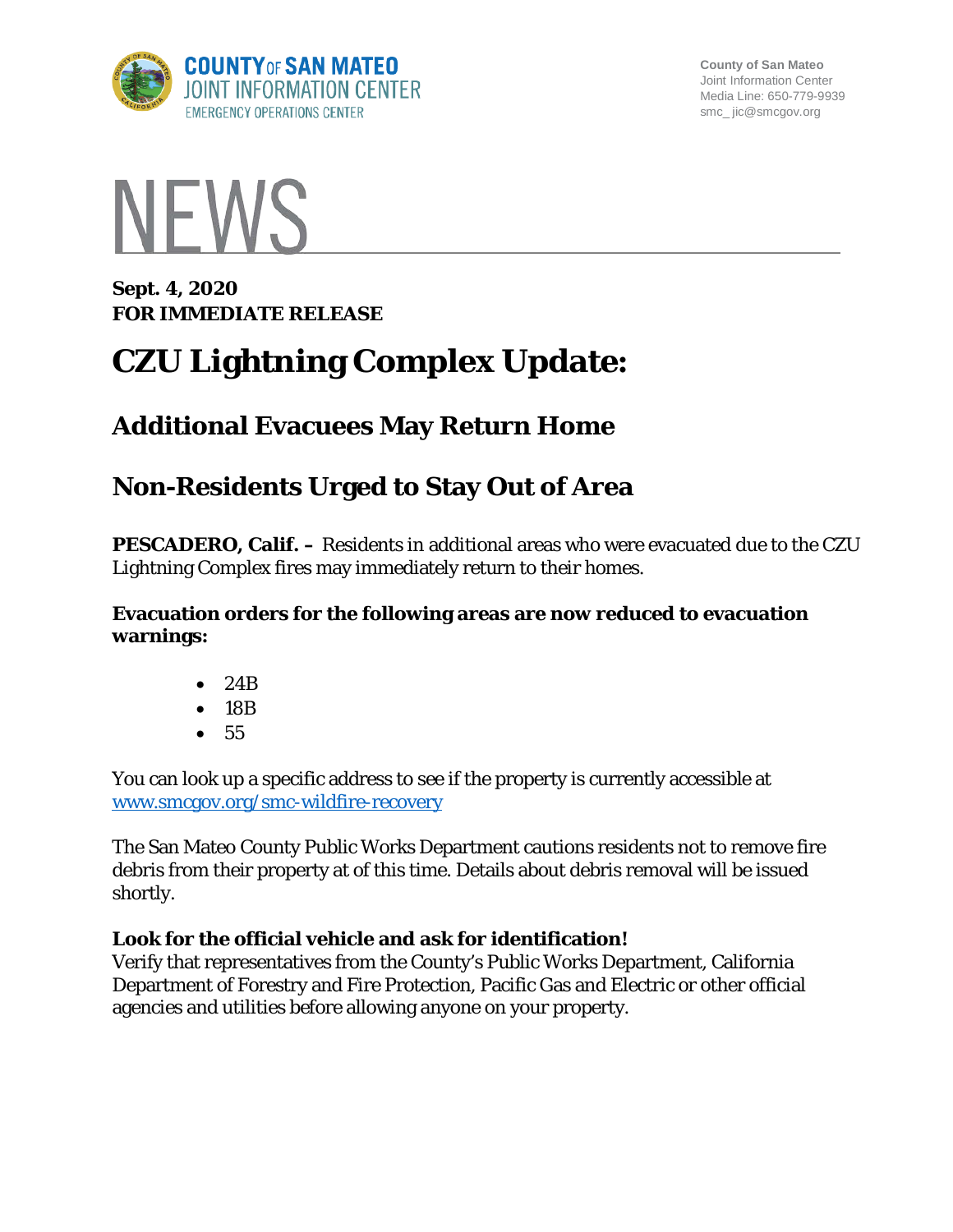Anyone from an official agency or utility will gladly show you their official identification if asked. They will also be traveling in official vehicles only.

#### **Road Closures:**

- Eastbound Canyon Road at Cloverdale Road
- Eastbound Gazos Creek Road at Highway 1

Be aware there may be traffic flow interruptions due to fire crews and utility workers still operating in the area.

State and county parks in the area remain closed.

#### **Fire Update**

CalFire officials reported this morning the fire has consumed 86,509 acres and stood at 56 percent containment.

#### **For additional information:**

San Mateo County Fire Recovery:<https://www.smcgov.org/smc-wildfire-recovery>

View the most current evacuation map at: [www.smco.community.zonehaven.com](http://www.smco.community.zonehaven.com/)

For electrical safety tips after a wildfire, refer to PG&E at<https://tinyurl.com/y7dny9tt>

To learn more about wildfire preparedness visit: [www.readyforwildfire.org](http://www.readyforwildfire.org/)

#### **Local Assistance Center Open in Pescadero**

The County of San Mateo along with numerous partners have opened a Local Assistance Center at Pescadero Elementary School, 620 North St., Pescadero. [Map link.](https://goo.gl/maps/TSZwZVcwpuq6uyAF8)

The center includes representatives from:

- Federal Emergency Management Agency
- California Department of Insurance
- California Department of Motor Vehicles
- California Department of Public Health Vital Records
- California Department of Social Services
- San Mateo County Human Services Agency
- San Mateo County Department of Agriculture/Weights and Measures